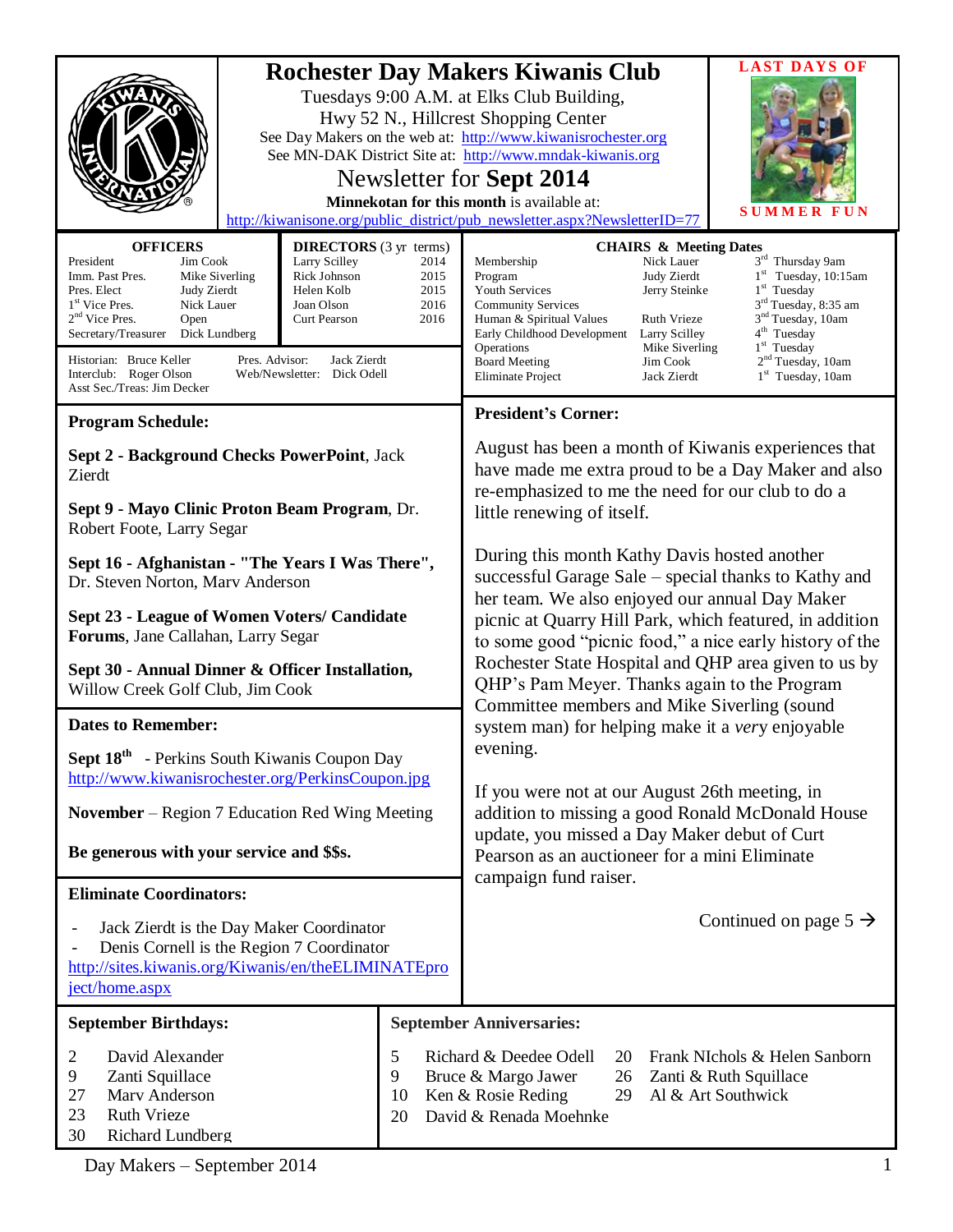## **Secretary/Treasurer's Report – August 2014**

| <b>Bank Balance 7/31/2014:</b> | \$13,171.01            |
|--------------------------------|------------------------|
| Administrative Account:        | \$6,953.93             |
| Service Account:               | \$6,170.64             |
| Bike Repair:                   | 46.44<br>$\mathcal{S}$ |

**Day Makers on leave:** Don Cain, John Griffith, Judy Lien, Pat Mann

**July Service Hour Statistics:** 493 hours by 44 members, 54% Participation.

# **August 12, 2014 Board Meeting Summary:**

Dick Odell, Lyle Solem (Sunrisers), and Bob Nowicki are working with KTTC Television on the script for a TV spot similar to the one the Lions Club is currently running. No change in status since May board meeting.

Kiwanis International is requiring that all Kiwanis volunteers, who work with children, have documented background checks. A PowerPoint will be presented to our club during a September meeting. Bill Schneider has contacted the school district. A list of our club members who are working directly with children will be needed. Training is being investigated.

Oxbow Park will be proposed as a new service project at a future board meeting.

The Membership Committee is continuing to follow-up on a few members that are significantly behind in their dues.

The board reviewed the list of officers, board positions, committee chairs, SLP Representatives, and other positions required for the 2014/2015 Kiwanis year. Most of the positions are now filled.

We no longer have a Day Maker covering the Builders Club SLP at the Boys and Girls Club. The Youth Committee needs to find someone to take this position, or the Builders Club will have to be dropped.

Member Larry Segar proposed that the Day Makers adopt the Rochester Gay/Lesbian Service Organization as new service project that he is currently volunteering with.

Continued Next Column  $\rightarrow$ 

**Kiwanis Mission Statement:**

**Kiwanis is a global organization of volunteers dedicated to** *improving* **the world one child and one community at a time.**

## **Sec/Treasureer's Report:** continued

The board discussed this with Larry, and then decided to defer to the next board meeting a decision on whether or not to approve this project. More information about this organization can be obtained on the Internet at glcsmn.org.

Richard Lundberg, Secretary/Treasurer, is requesting budget input for the 2014/2015 Kiwanis year by August 26th. This budget needs approval at the September board meeting.

# **COMMITTEE REPORTS**

**Membership –** Membership Committee co-chairs have been named for the 2014/2015 Kiwanis year.

**Program-** A program is needed for September 2.

**Human & Spiritual Values-** Deceased members Vern Knappe and Al Strom were remembered at the Memorial Service during the recent MN/Dak District Convention.

**ELIMINATE**- There is one more Zeller award pending. There are matching funds for six more Zellers. There will be a special version of the Zeller coming out for the  $100<sup>th</sup>$ anniversary of Kiwanis.

## **Richard Lundberg,** Secy/Treasurer

## **First Grade Joke:**

What did the hot dog say when he crossed the finish line? I am the wiener!

# **Kiwanis Day Makers Garden:** Whose?

So whose Kiwanis Day Makers garden is shown in this photo?? **Hint:** This great flower gardener and his wife were in Minneapolis during the MN-Dak Convention.



Answer is on bottom of page 4.  **Dick Odell**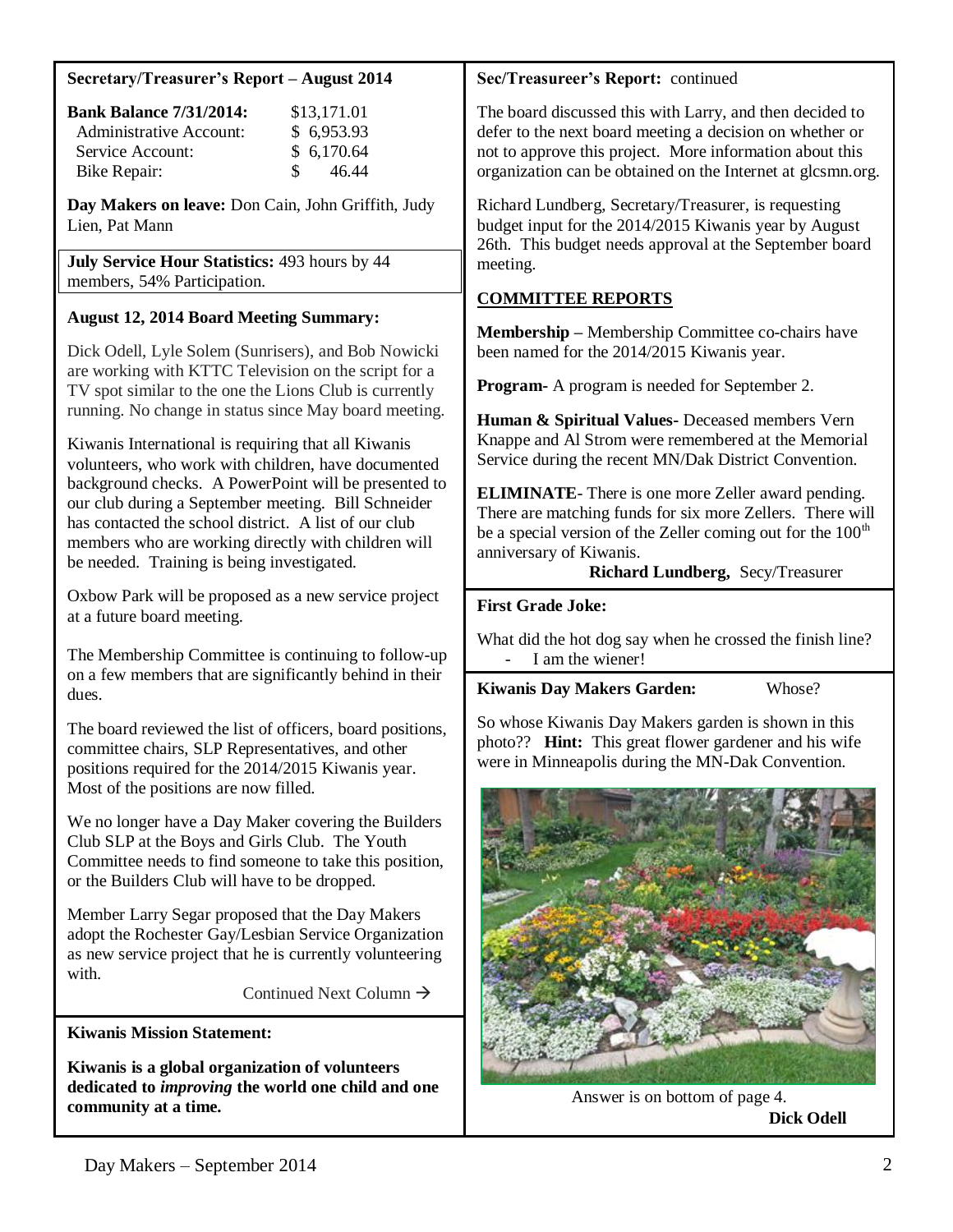# **MN-Dak Kiwanis Convention: Mnpls, Aug 8-10th**

"Wow!" was the key word for this MN-Dak Convention. The keynote speaker, Mark Lindquist was just terrific as he detailed his adoption and early years from an 8 month old Korean orphan to growing up with Scandinavian parents in the small town of Ortonville, MN.

His message was his parents, community and Key Club made all the difference in helping find his life's work – *Service to Others.*

I only wish every Kiwanian, Key Club'er and Circle K member could hear him and embrace his enthusiasm of service to others and how it changed his live forever. He is perceptive far beyond his years.

The second time "Wow!" occurred was when the director of the Minneapolis Children's Crisis Center, walked into our conference room and said, "Wow! We are going to have to get a trailer….for all those." She was genuinely impressed with the generosity of our fellow Kiwanians. Our best estimate is we were able to give almost 20,000 diapers. Here is what the wall of diapers looked like.



 **Dick Odell**

# **Annual Dinner and Induction of Officers:**

Be sure and mark your calendars for the Sept  $30<sup>th</sup>$  Day Makers Annual Meeting at Willow Creek Golf Club.

This meeting is so much fun as our new officers are inducted into their 2014 offices and committees. We will also be conducting a silent auction for the benefit of our Eliminate M/NT project. So look around the house and think about what you can bring to the auction … besides your check book. There are always many exciting surprises so dress up and bring the spouse for a night of fun. Don't forget to dig out your Hixson or Zeller ribbons or your "continuous participation pin." **Judy Zierdt and Dick Odell**

## **Kiwanis Day Makers In The News:**

Our July  $26<sup>th</sup>$  Birthday Party ( $20<sup>th</sup>$  Anniversary) triggered an Aug  $13<sup>th</sup>$  Rochester Post-Bulletin article. "Kiwanis club counts the hours" was worth the wait. It highlighted our club's history of service as well as some service activities and "products" shared by all Rochester Kiwanis clubs, while reminding us of our Eliminate fund raising commitment.

The article featured interviews with several of our members and included 4 nice photos of some of our service projects like playground construction, bike repair, reading to children and hockey festival.

The article is posted to the Post-Bulletin web site at: [http://www.postbulletin.com/life/lifestyles/kiwanis](http://www.postbulletin.com/life/lifestyles/kiwanis-club-counts-the-hours/article_7a20bfd0-d55f-5430-a40a-99733f3e34f6.html)[club-counts-the-hours/article\\_7a20bfd0-d55f-5430-a40a-](http://www.postbulletin.com/life/lifestyles/kiwanis-club-counts-the-hours/article_7a20bfd0-d55f-5430-a40a-99733f3e34f6.html)[99733f3e34f6.html](http://www.postbulletin.com/life/lifestyles/kiwanis-club-counts-the-hours/article_7a20bfd0-d55f-5430-a40a-99733f3e34f6.html)

The article ended with a link to our Day Maker web site, so maybe we will get some new member inquires.

# **Dick Odell** and **Jim Cook**

## **Did You Notice?**

Just inside the front door we now have an approved "Kiwanis Day Makers Club Meets Here" plaque.



Smile Jack Z. Nice negotiations ….way to go team. **Dick Odell**

**We Care Month – Zeller Fellowship**

**September**

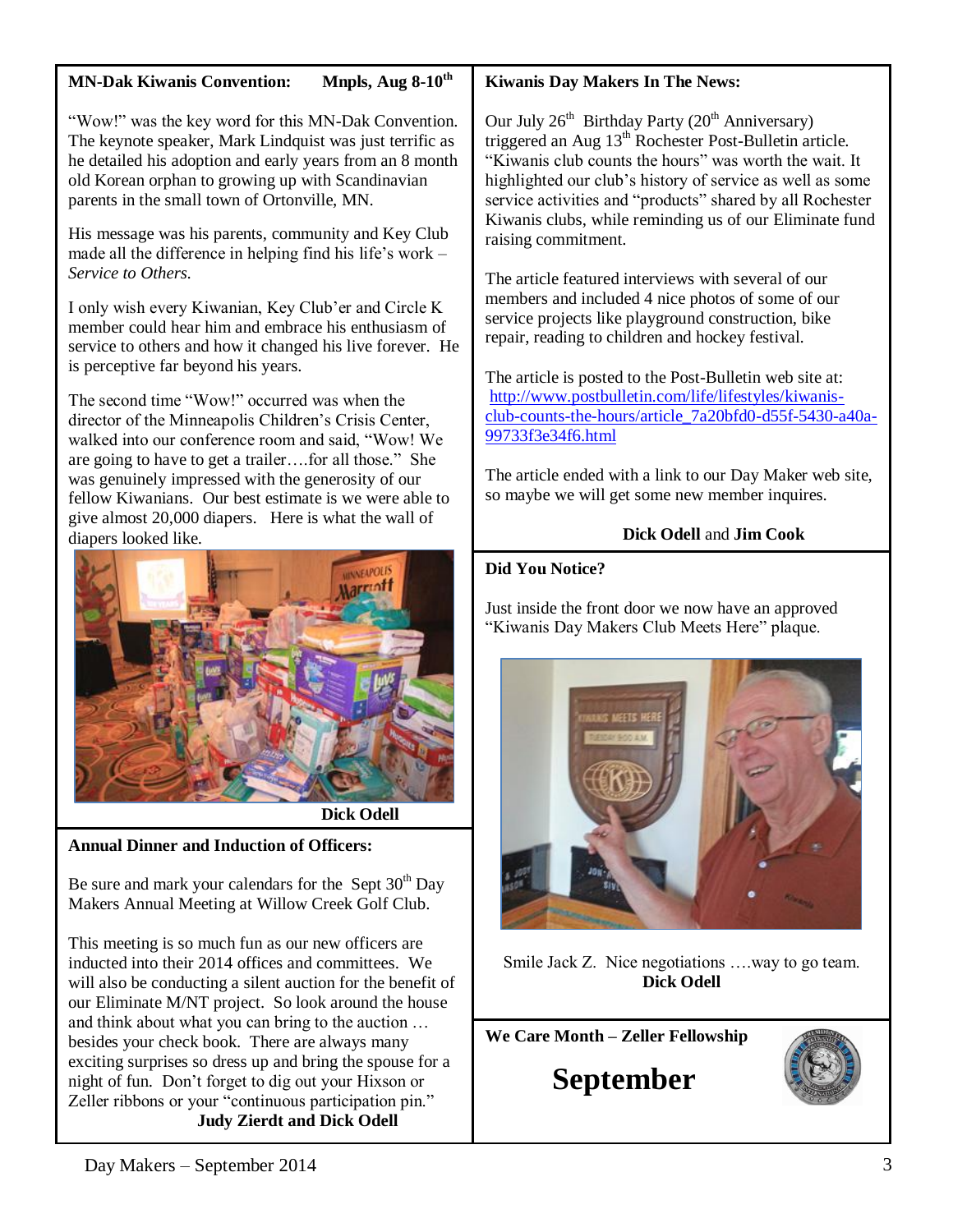## **Day Makers Making A Difference:**

Once again our Day Makers Club made a difference in the lives of many others. Dick's pickup truck was totally full of diapers when he arrived at the MN-Dak Kiwanis Convention. Many thanks to all the Day Makers who found a way to support this altruistic method of giving to others.



Here is the team of Day Makers who made the trip to the fantastic MN-Dak Kiwanis Convention in Minneapolis. Ask any of us and I am sure you will get a very positive review of how great the convention was and the fellowship we developed with other Kiwanians in our tri-state district. Day Makers in attendance were Dick and Deedee Odell, Joan and Roger Olson, Hollis Feaser, Jack and Judy Zierdt, Jim Cook, (left to right).



The Day Makers Club was pointed out by Governor Julie on our qualifying as Distinguished Club in 2013- 2014 and the number of continuous years as a Distinguished Club. Jim Cook accepted the award on behalf of Mike Siverling who was not in attendance.

Congratulations to all Day Makers. Yea!

 **Dick Odell**

**--------------------------------------------------------------**  $\rightarrow$  *Master Day Makers Gardeners are:* 

## **Day Makers Picnic:**

Thank you to the Program Committee (and Mike Siverling for audio equip) for another great Day Makers Summer Picnic at Quarry Hill Park.

We enjoyed a very informative speaker (Pam Meyer) with the complete history of Quarry Hill Park.



The treats and dinner were excellent and Al Southwick's flowers were a big hit with the raffle crowd.



Nicely done ladies … and Al and Art too.

A good time was had by all !

**Dick Odell**

#### **Third Grade Jokes:**

What did one ocean say to the other ocean? - Nothing, they just waved.

What lies at the bottom of the ocean and twitches?

A nervous wreck.